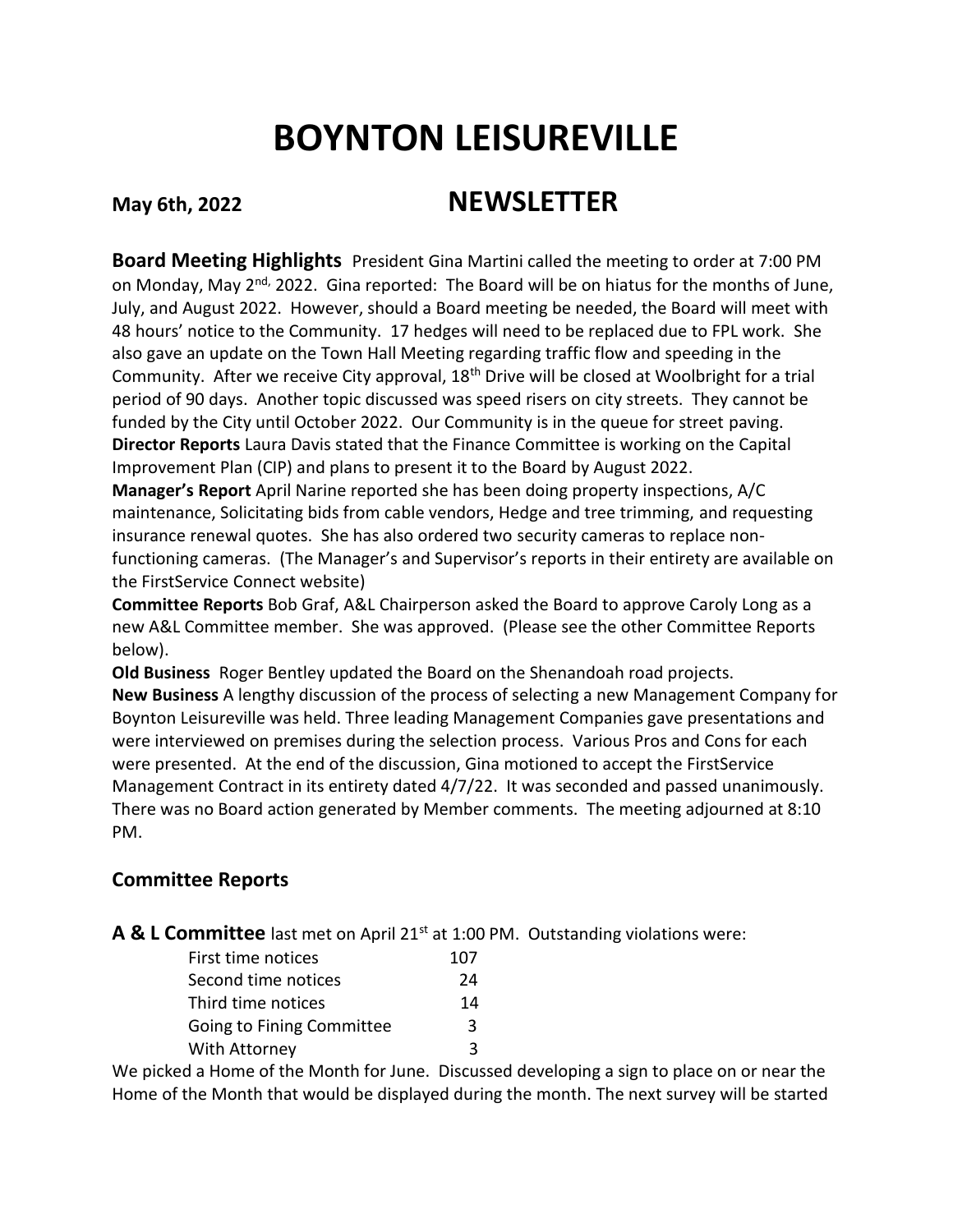the first week of May which will include a survey of post lights. The next meeting will be on May 26th at 2:00 PM. **-Bob Graf**

**Entertainment Committee** Kentucky Derby on May 7th has been sold out. The Entertainment Committee will be on hiatus for the summer and will resume in September with a Karaoke/Dance Party on Friday, September 30th. Attention snowbirds who may not be back until the Thanksgiving or Christmas Holidays and are interested in attending our New Year's Eve party, please contact Irene during the summer or early Fall. A great line-up of entertainment has been scheduled for 2023, including the return of The Motowners, Ashley Cooper, and Holly Faris's Divalicious Show. Please note that for some of these events there will be an increase in ticket prices due to the entertainers raising their fees just like everything else. **-Irene Bobrowsky**

**Movie Committee** To our Movie Supporters and Friends! We will be on hiatus over the summer but will return on Tuesday, October the 4<sup>th</sup> with the Movie "Big Stone Gap" starring Ashley Judd. We have a varied and exciting lineup of movies for the 2022-2023 season which you're sure to enjoy! Thank you for your loyalty! **- Donna Hebert, Bill Hebert, Jim Holmes, Barbara Smernoff, Grace Zito**

**Bingo** We had a big crowd at last month's bingo. Prizes were great. Thanks to all who attended. We will be having bingo throughout the summer, so please try to attend. **-Pat Miller**

**Computer Club** Our Cinco de Mayo celebration will be held Thursday, May 5th. Doors open at 5:30. Our cell phone workshops will continue throughout the summer. The first Tuesday in June, July, and August starts at 1:00. Thanks to all our members for a GREAT year! **- Pat Miller**

**Beautification Committee** The foyer of the Clubhouse will be painted gray (same as the auditorium.) We are looking into new cushion coverings for the benches and adding new wall decor. The theme will be "Leisureville- Yesterday, Today, and Tomorrow." Please keep the old photos of our community coming! They can be dropped off at the office. We will copy and return the originals to the owners. We are looking into replacing the lighting at 18th Street and 23rd Avenue (Main Entrance) and also 18th Street and 19th Street. The new lights will be more efficient and have brighter LED lighting. Both projects will be completed with the assistance of the new Maintenance Manager, Anthony. Thank you, Anthony! **-Julia Cole**

**Mix 'N Mingle** The Mix 'N Mingle Committee is gearing up for our annual potluck dinner which will be held on May 21st. This year's theme is a Neighborhood Picnic. Tickets will be on sale Tuesday night during Movie Night and Tuesday and Thursday mornings from 9:00-11:00 am in the clubhouse. Tickets are \$8.00 for residents and \$10,00 for guests. Please bring an appetizer, main dish, or salad to share with 8-10 people. **-Barbara Smernoff**

**Kitchen Committee** With the 4th of July just around the corner, The Kitchen Committee is starting to make plans for the annual "picnic" sponsored by the BLCA Board. Please watch the Post and Channel 63. **-Barbara Smernoff**